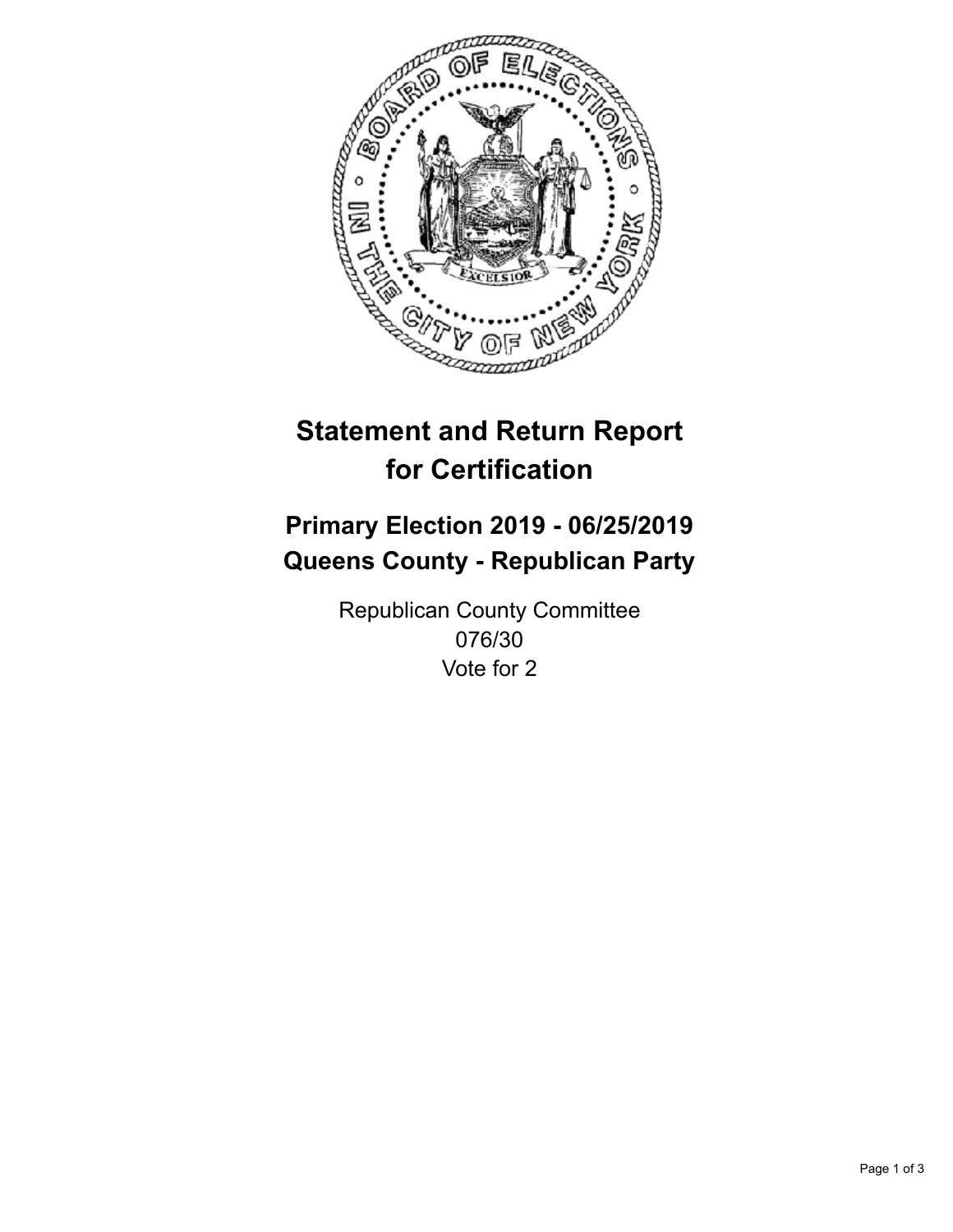

## **Assembly District 30**

| <b>Total Votes</b>                                       | 2 |
|----------------------------------------------------------|---|
| MARIA C. SAVINO                                          | 0 |
| <b>JOYCE BEAUDOIN</b>                                    | 0 |
| KARINA MORENO                                            |   |
| <b>GEORGE A.D. SANTOS</b>                                |   |
| <b>Total Applicable Ballots</b>                          |   |
| Less - Inapplicable Federal/Special Presidential Ballots | 0 |
| <b>Total Ballots</b>                                     |   |
| AFFIDAVIT                                                | 0 |
| ABSENTEE / MILITARY                                      | 0 |
| <b>MANUALLY COUNTED EMERGENCY</b>                        | 0 |
| PUBLIC COUNTER                                           |   |